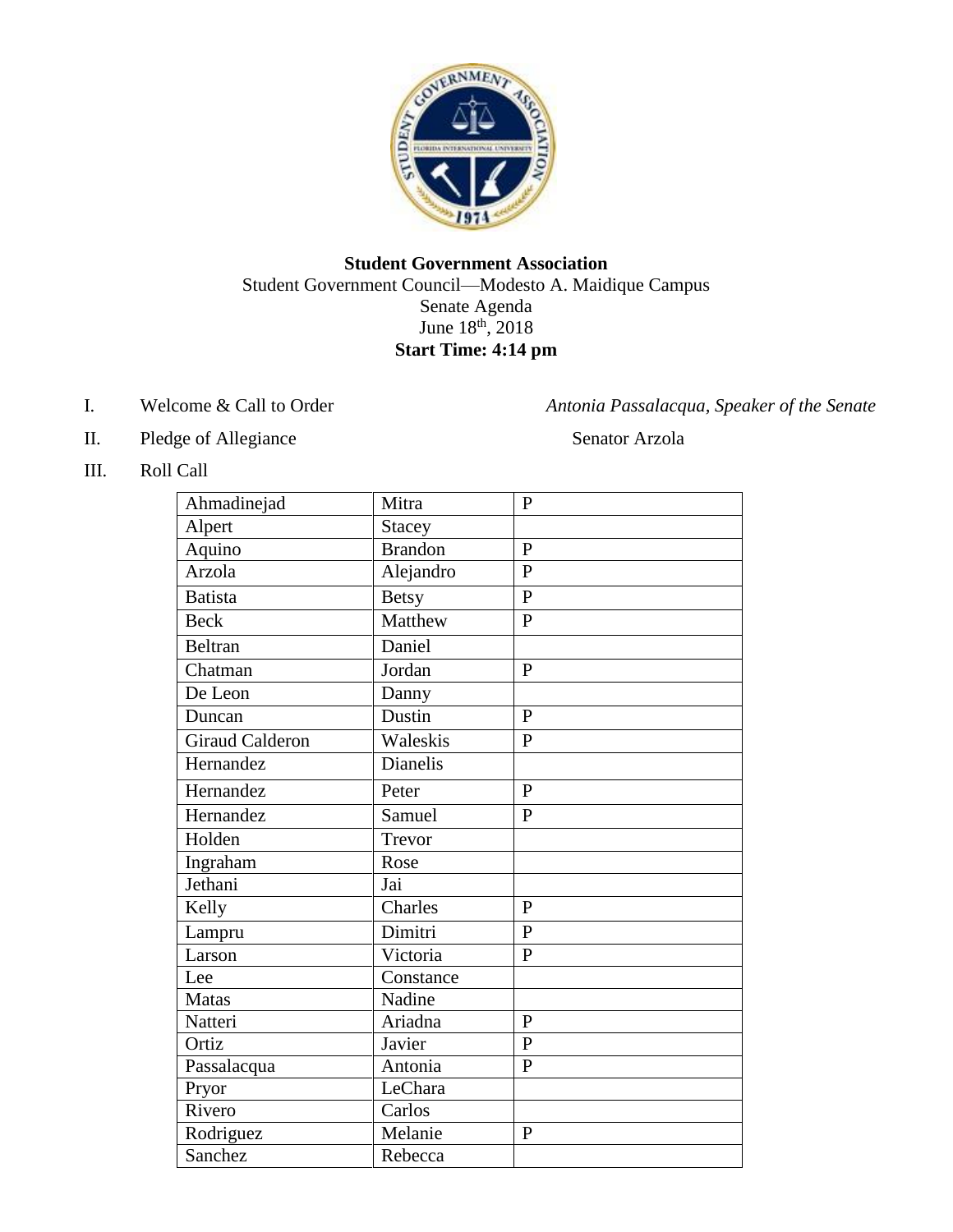| Santos  | Samuel  |            |
|---------|---------|------------|
| Simpson | Tidjan  |            |
| Spencer | Jessica | P          |
| Suarez  | Luis    | Tardy 4:21 |
| Vera    | Bertha  |            |
| Vulcain | Dylan   | P          |
| Zahedi  | Leila   | P          |
| 21/36   |         |            |

- IV. Approval of the Minutes from May  $21<sup>st</sup>$ , 2018
	- A. Senator Larson moves to approve the minutes from May 21<sup>st</sup>, 2018. Senator Peter Hernandez seconds. Motion passes.
- V. Approval of the Minutes from June  $4<sup>th</sup>$ , 2018
	- A. Senator Larson moves to approve the minutes from June  $4<sup>th</sup>$ , 2018. Senator Samuel Hernandez seconds. Motion passes.
- VI. Adoption of the Agenda
	- A. Senator Larson moves to add the confirmation of Press Secretary to the agenda. Senator Lampru seconds. Motion passes.
	- B. Senator Larson moves to add the confirmation of Secretary for External Relations to the agenda. Senator Samuel Hernandez seconds. Motion passes.
- VII. Invited Guests
- VIII. Unfinished Business
	- A. Second Reading of Senate Bill 1809
		- 1. Senator Larson moves to table the second reading of Senate Bill 1809 until next senate. Senator Peter Hernandez seconds. Motion passes.
	- B. Senate Bill 1810
		- 1. Senator Samuel Hernandez moves to go into voting procedure. Senator Beck seconds.

Motion passes.

| Ahmadinejad     | Mitra          | Y |
|-----------------|----------------|---|
| Alpert          | <b>Stacey</b>  |   |
| Aquino          | <b>Brandon</b> | Y |
| Arzola          | Alejandro      | Y |
| <b>Batista</b>  | <b>Betsy</b>   | Y |
| <b>Beck</b>     | Matthew        | Y |
| <b>Beltran</b>  | Daniel         |   |
| Chatman         | Jordan         | Y |
| De Leon         | Danny          |   |
| Duncan          | Dustin         | Y |
| Giraud Calderon | Waleskis       | Y |
| Hernandez       | Dianelis       |   |
| Hernandez       | Peter          | Y |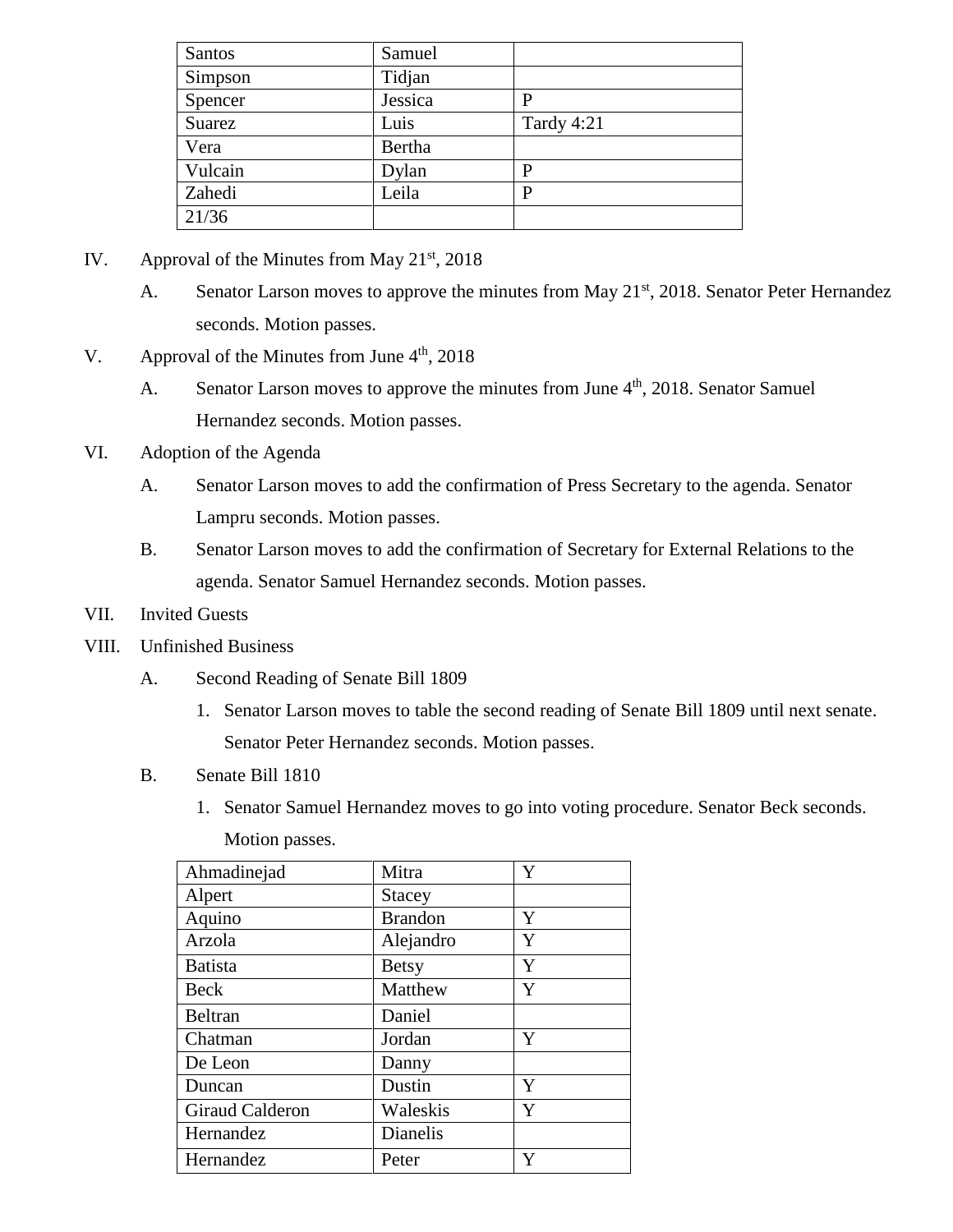| Hernandez                    | Samuel        | Y |
|------------------------------|---------------|---|
| Holden                       | Trevor        |   |
| Ingraham                     | Rose          |   |
| Jethani                      | Jai           |   |
| Kelly                        | Charles       | Y |
| Lampru                       | Dimitri       | Y |
| Larson                       | Victoria      | Y |
| Lee                          | Constance     |   |
| <b>Matas</b>                 | Nadine        |   |
| Natteri                      | Ariadna       |   |
| Ortiz                        | Javier        | Y |
| Passalacqua                  | Antonia       | Y |
| Pryor                        | LeChara       |   |
| Rivero                       | Carlos        |   |
| Rodriguez                    | Melanie       | Y |
| $\overline{\text{S}}$ anchez | Rebecca       |   |
| <b>Santos</b>                | Samuel        |   |
| Simpson                      | Tidjan        |   |
| Spencer                      | Jessica       | Y |
| <b>Suarez</b>                | Luis          |   |
| Vera                         | <b>Bertha</b> |   |
| Vulcain                      | Dylan         | Y |
| Zahedi                       | Leila         | Y |
| $19-0-0$                     |               |   |

- 2. Bill 1810 passed with 19-0-0.
- C. Senate Bill 1811
	- 1. Senator Aquino moves to amend the Senate Bill 1811. Senator Larson seconds. Motion passes.
	- 2. Senator Arzola moves to vote on the amendment by acclamation. Senator Lampru seconds.
		- i. Amendment passed.
	- 3. Senator Ortiz moves to bypass second reading. Senator Samuel Hernandez seconds.
	- 4. Senator Ortiz moves to go into voting procedure. Senator Gerard seconds. Motion passes.

| Ahmadinejad     | Mitra          | Y |
|-----------------|----------------|---|
| Alpert          | <b>Stacey</b>  |   |
| Aquino          | <b>Brandon</b> | Y |
| Arzola          | Alejandro      | Y |
| <b>Batista</b>  | <b>Betsy</b>   | Y |
| Beck            | Matthew        | Y |
| <b>Beltran</b>  | Daniel         |   |
| Chatman         | Jordan         | Y |
| De Leon         | Danny          |   |
| Duncan          | Dustin         | Y |
| Giraud Calderon | Waleskis       | Y |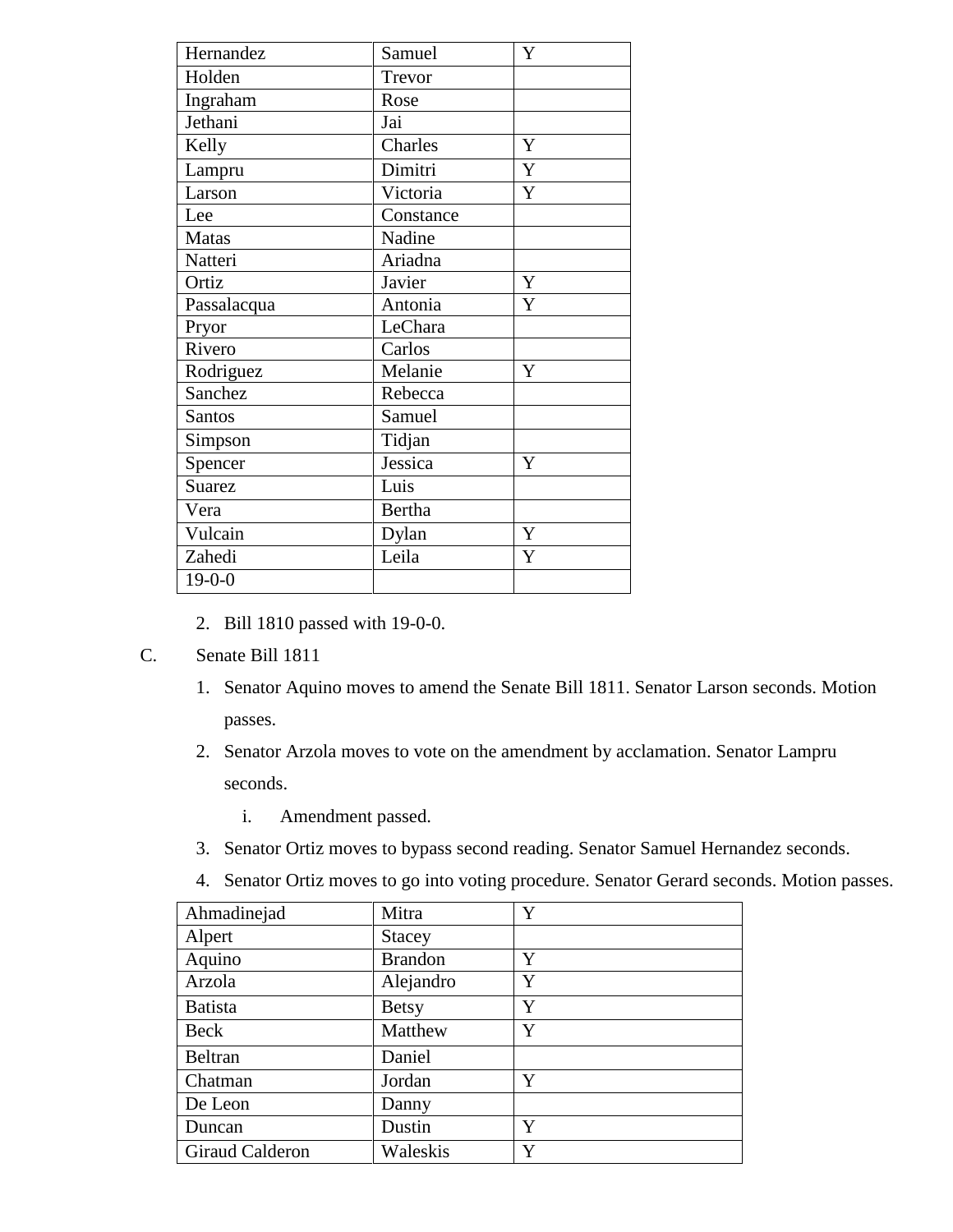| Hernandez     | Dianelis      |   |
|---------------|---------------|---|
| Hernandez     | Peter         | Y |
| Hernandez     | Samuel        | Y |
| Holden        | Trevor        |   |
| Ingraham      | Rose          |   |
| Jethani       | Jai           |   |
| Kelly         | Charles       | Y |
| Lampru        | Dimitri       | Y |
| Larson        | Victoria      | Y |
| Lee           | Constance     |   |
| <b>Matas</b>  | Nadine        |   |
| Natteri       | Ariadna       | Y |
| Ortiz         | Javier        | Y |
| Passalacqua   | Antonia       | Y |
| Pryor         | LeChara       |   |
| Rivero        | Carlos        |   |
| Rodriguez     | Melanie       | Y |
| Sanchez       | Rebecca       |   |
| <b>Santos</b> | Samuel        |   |
| Simpson       | Tidjan        |   |
| Spencer       | Jessica       | Y |
| <b>Suarez</b> | Luis          | Y |
| Vera          | <b>Bertha</b> |   |
| Vulcain       | Dylan         | Y |
| Zahedi        | Leila         | Y |
| $21 - 0 - 0$  |               |   |

- 5. Senate Bill 1811 passed with 21-0-0.
- D. Senate Bill 1812
	- 1. Senator Arzola moves to bypass second reading. Senator Beck seconds. Motion passes.
	- 2. Senator Arzola moves to go into voting procedure. Senator Lampru seconds. Motion passes.

| Ahmadinejad     | Mitra           | Y |
|-----------------|-----------------|---|
| Alpert          | Stacey          |   |
| Aquino          | <b>Brandon</b>  | Y |
| Arzola          | Alejandro       | Y |
| <b>Batista</b>  | <b>Betsy</b>    | Y |
| Beck            | Matthew         | Y |
| Beltran         | Daniel          |   |
| Chatman         | Jordan          | Y |
| De Leon         | Danny           |   |
| Duncan          | Dustin          | Y |
| Giraud Calderon | Waleskis        | Y |
| Hernandez       | <b>Dianelis</b> |   |
| Hernandez       | Peter           | Y |
| Hernandez       | Samuel          | Y |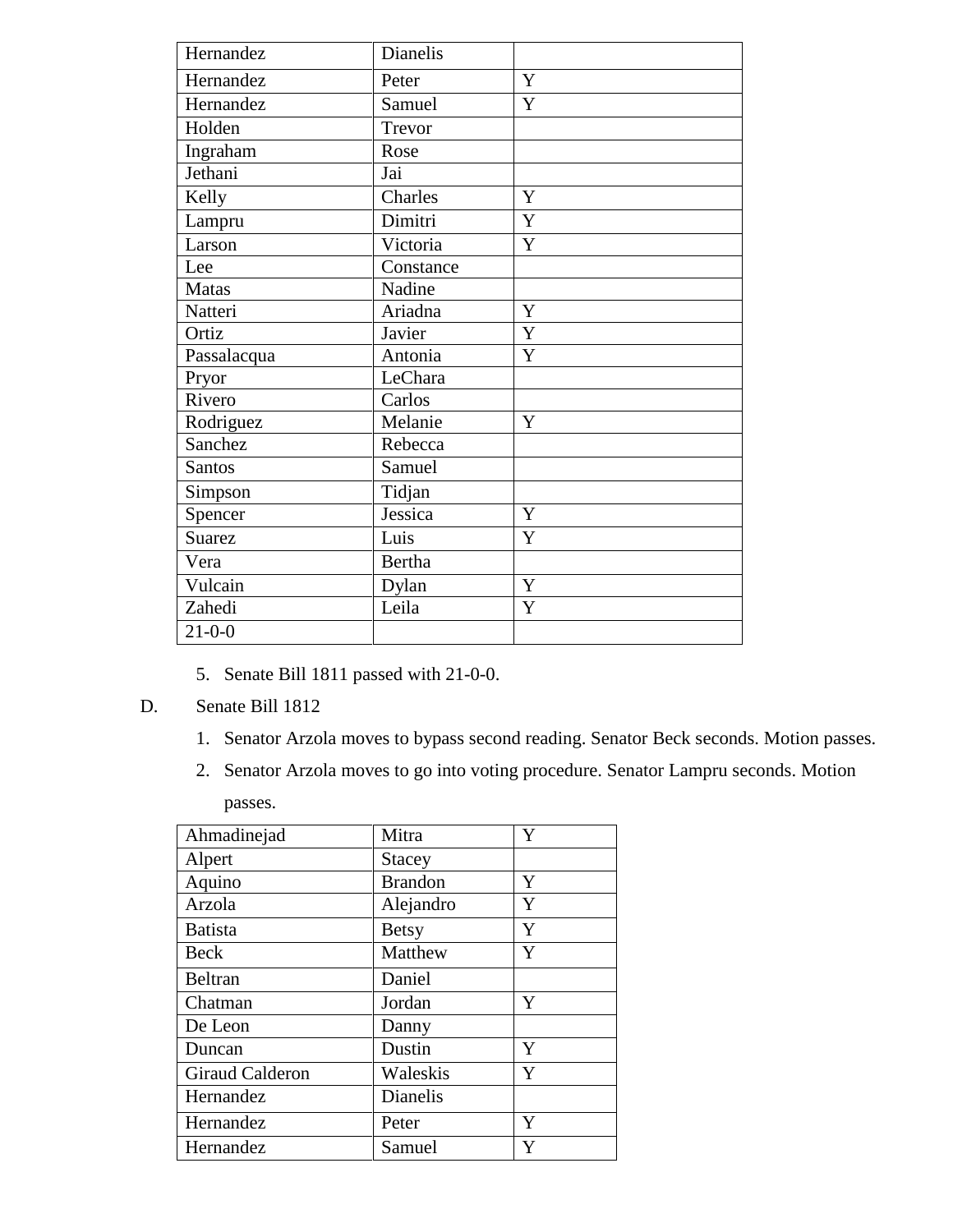| Holden        | Trevor        |   |
|---------------|---------------|---|
| Ingraham      | Rose          |   |
| Jethani       | Jai           |   |
| Kelly         | Charles       | Y |
| Lampru        | Dimitri       | Y |
| Larson        | Victoria      | Y |
| Lee           | Constance     |   |
| Matas         | Nadine        |   |
| Natteri       | Ariadna       | Y |
| Ortiz         | Javier        | Y |
| Passalacqua   | Antonia       | Y |
| Pryor         | LeChara       |   |
| Rivero        | Carlos        |   |
| Rodriguez     | Melanie       | Y |
| Sanchez       | Rebecca       |   |
| Santos        | Samuel        |   |
| Simpson       | Tidjan        |   |
| Spencer       | Jessica       | Y |
| <b>Suarez</b> | Luis          | Y |
| Vera          | <b>Bertha</b> |   |
| Vulcain       | Dylan         | Y |
| Zahedi        | Leila         | Y |
| $21 - 0 - 0$  |               |   |

3. Senate Bill 1812 passed with 21-0-0.

## E. Senate Bill 1813

- 1. Senator Lampru moves to bypass second reading. Senator Spencer seconds. Motion passes.
- 2. Senator Spencer moves to go into voting procedure. Senator Gerard seconds. Motion passes.

| Ahmadinejad     | Mitra          | Y |
|-----------------|----------------|---|
| Alpert          | Stacey         |   |
| Aquino          | <b>Brandon</b> | Y |
| Arzola          | Alejandro      | Y |
| <b>Batista</b>  | <b>Betsy</b>   | Y |
| Beck            | Matthew        | Y |
| <b>Beltran</b>  | Daniel         |   |
| Chatman         | Jordan         | Y |
| De Leon         | Danny          |   |
| Duncan          | Dustin         | Y |
| Giraud Calderon | Waleskis       | Y |
| Hernandez       | Dianelis       |   |
| Hernandez       | Peter          | Y |
| Hernandez       | Samuel         | Y |
| Holden          | Trevor         |   |
| Ingraham        | Rose           |   |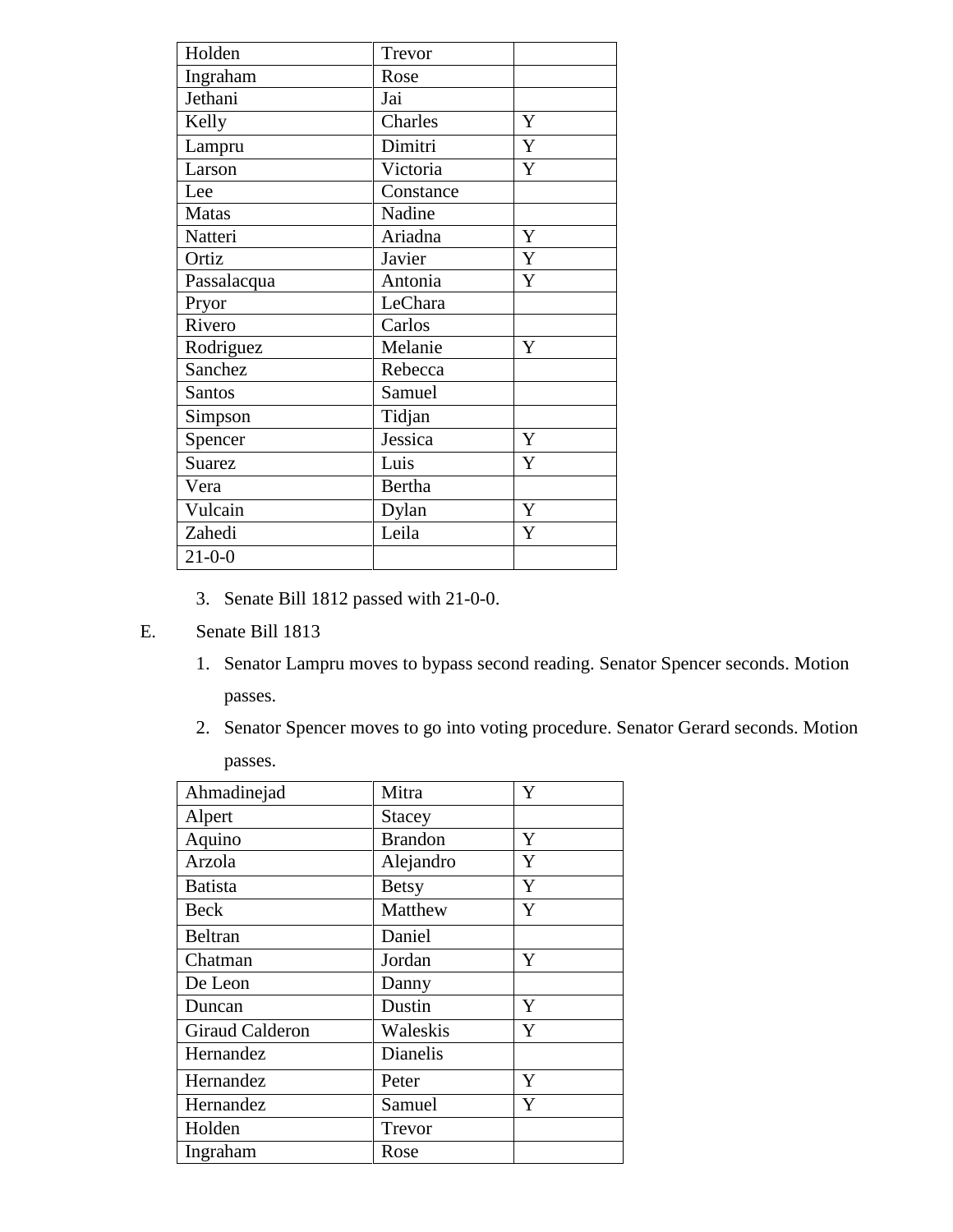| Jethani       | Jai       |   |
|---------------|-----------|---|
| Kelly         | Charles   | Y |
| Lampru        | Dimitri   | Y |
| Larson        | Victoria  | Y |
| Lee           | Constance |   |
| <b>Matas</b>  | Nadine    |   |
| Natteri       | Ariadna   | Y |
| Ortiz         | Javier    | Y |
| Passalacqua   | Antonia   | Y |
| Pryor         | LeChara   |   |
| Rivero        | Carlos    |   |
| Rodriguez     | Melanie   | Y |
| Sanchez       | Rebecca   |   |
| <b>Santos</b> | Samuel    |   |
| Simpson       | Tidjan    |   |
| Spencer       | Jessica   | Y |
| <b>Suarez</b> | Luis      | Y |
| Vera          | Bertha    |   |
| Vulcain       | Dylan     | Y |
| Zahedi        | Leila     | Y |
| $21 - 0 - 0$  |           |   |

- 3. Senate Bill 1812 passed with 21-0-0.
- F. Confirmation of the Secretary of Governmental Relations
	- 1. Senator Ortiz moves to table the confirmation of the Secretary of Governmental Relation for after Senate Resolution 1807. Senator Gerard seconds.
	- 2. Alejandro Munoz McKearney
		- i. Senator Arzola moves to close question and answer period. Senator Lampru seconds. Motion passes.
		- ii. Senator Gerard moves to open video presentation for 2 minutes and 30 seconds. Senator Lampru seconds. Motion passes.
		- iii. Senator Lampru moves to go into voting procedure. Senator Samuel Hernandez seconds. Motion passes.

| Ahmadinejad     | Mitra          | Y |
|-----------------|----------------|---|
| Alpert          | Stacey         |   |
| Aquino          | <b>Brandon</b> | Y |
| Arzola          | Alejandro      | Y |
| <b>Batista</b>  | <b>Betsy</b>   | Y |
| Beck            | Matthew        | Y |
| Beltran         | Daniel         |   |
| Chatman         | Jordan         | Y |
| De Leon         | Danny          |   |
| Duncan          | Dustin         | Y |
| Giraud Calderon | Waleskis       | Y |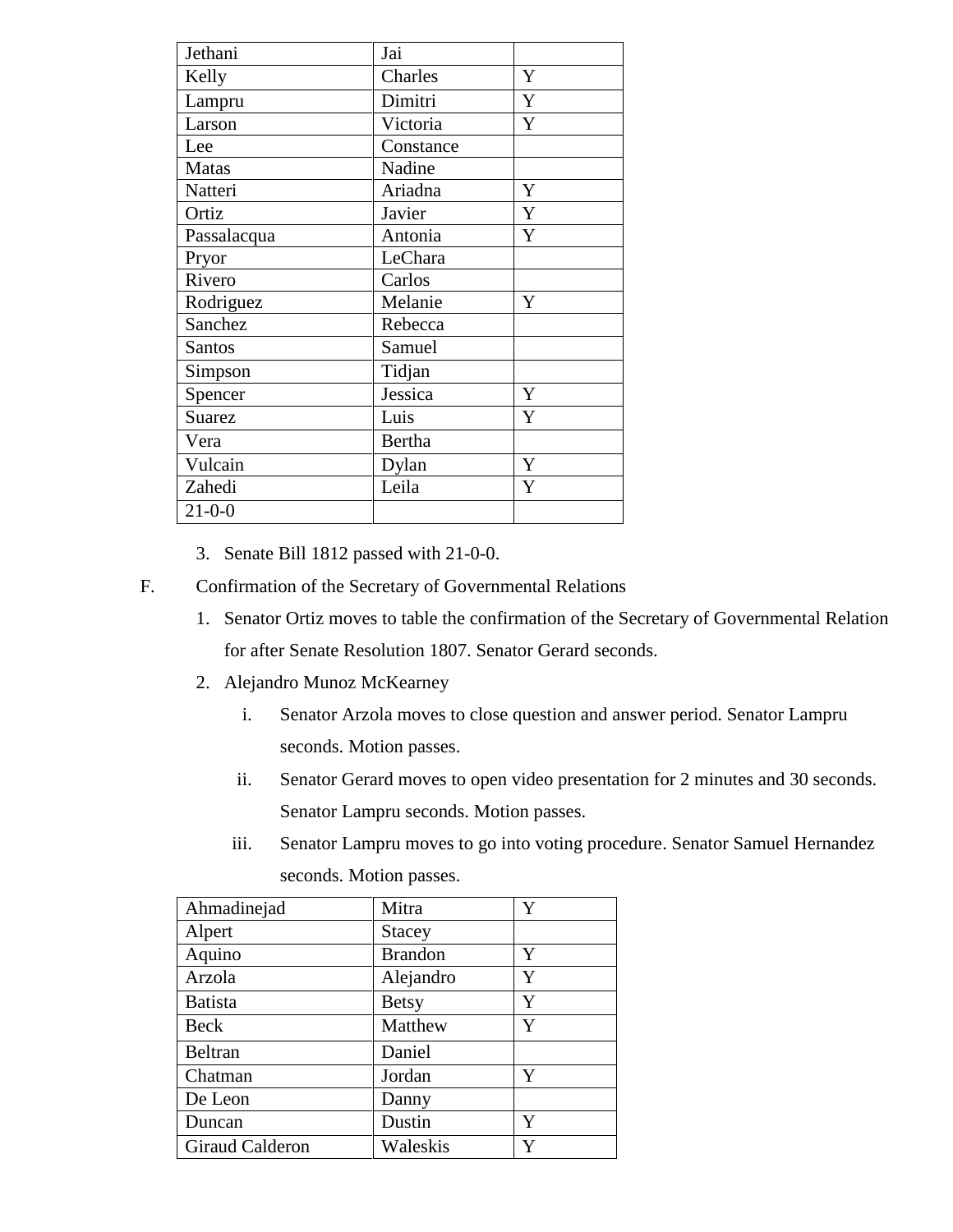| Hernandez     | Dianelis      |   |
|---------------|---------------|---|
| Hernandez     | Peter         | Y |
| Hernandez     | Samuel        | Y |
| Holden        | Trevor        |   |
| Ingraham      | Rose          |   |
| Jethani       | Jai           |   |
| Kelly         | Charles       | Y |
| Lampru        | Dimitri       | Y |
| Larson        | Victoria      | Y |
| Lee           | Constance     |   |
| <b>Matas</b>  | Nadine        |   |
| Natteri       | Ariadna       | Y |
| Ortiz         | Javier        | Y |
| Passalacqua   | Antonia       | Y |
| Pryor         | LeChara       |   |
| Rivero        | Carlos        |   |
| Rodriguez     | Melanie       | Y |
| Sanchez       | Rebecca       |   |
| <b>Santos</b> | Samuel        |   |
| Simpson       | Tidjan        |   |
| Spencer       | Jessica       | Y |
| <b>Suarez</b> | Luis          | Y |
| Vera          | <b>Bertha</b> |   |
| Vulcain       | Dylan         | Y |
| Zahedi        | Leila         | Y |
| $21 - 0 - 0$  |               |   |

1. Confirmed Secretary of Governmental Relations Alejandro Munoz McKearney

- G. Point of Personal Privilege for Victoria Larson at 4:32pm
- H. Point of Personal Privilege for Senator Arzola at 4:34pm
	- 1. Returned at 4:37pm
- I. Senate Resolution 1807
	- 1. Senator Samuel Hernandez moves to bypass second reading. Senator Beck seconds. Motion passes.
	- 2. Senator Samuel Hernandez moves to go into voting procedure. Senator Lampru seconds. Motion passes.

| Ahmadinejad    | Mitra          | Y |
|----------------|----------------|---|
| Alpert         | Stacey         |   |
| Aquino         | <b>Brandon</b> | Y |
| Arzola         | Alejandro      | Y |
| <b>Batista</b> | <b>Betsy</b>   | Y |
| Beck           | Matthew        | Y |
| Beltran        | Daniel         |   |
| Chatman        | Jordan         | Y |
| De Leon        | Danny          |   |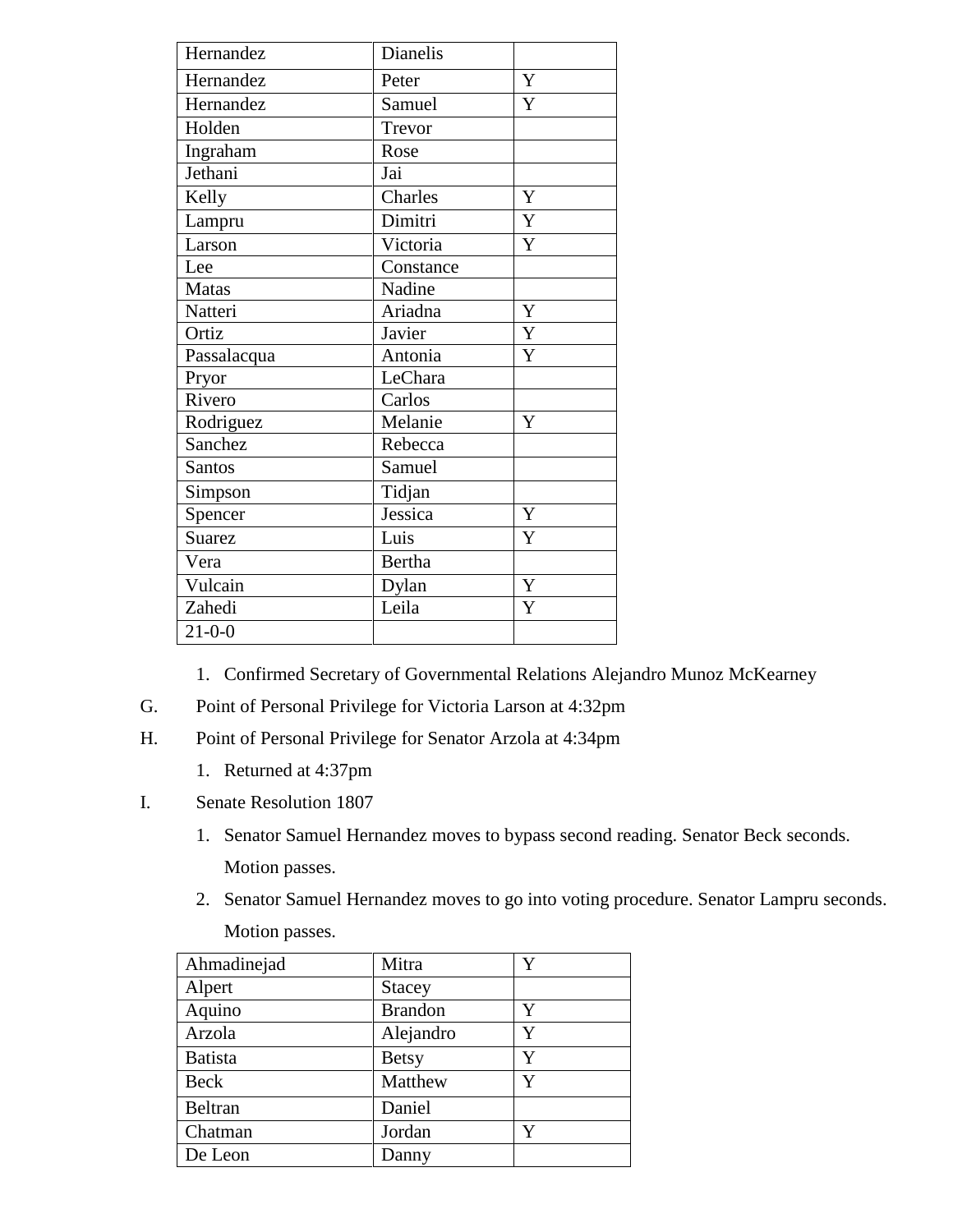| Duncan                 | Dustin        | Y              |
|------------------------|---------------|----------------|
| <b>Giraud Calderon</b> | Waleskis      | Y              |
| Hernandez              | Dianelis      |                |
| Hernandez              | Peter         | Y              |
| Hernandez              | Samuel        | $\overline{Y}$ |
| Holden                 | Trevor        |                |
| Ingraham               | Rose          |                |
| Jethani                | Jai           |                |
| Kelly                  | Charles       | Y              |
| Lampru                 | Dimitri       | Y              |
| Larson                 | Victoria      | Y              |
| Lee                    | Constance     |                |
| <b>Matas</b>           | Nadine        |                |
| Natteri                | Ariadna       | Y              |
| Ortiz                  | Javier        | $\overline{Y}$ |
| Passalacqua            | Antonia       | Y              |
| Pryor                  | LeChara       |                |
| Rivero                 | Carlos        |                |
| Rodriguez              | Melanie       | Y              |
| Sanchez                | Rebecca       |                |
| <b>Santos</b>          | Samuel        |                |
| Simpson                | Tidjan        |                |
| Spencer                | Jessica       | Y              |
| <b>Suarez</b>          | Luis          | Y              |
| Vera                   | <b>Bertha</b> |                |
| Vulcain                | Dylan         | Y              |
| Zahedi                 | Leila         | Y              |
| $21 - 0 - 0$           |               |                |

3. Senate Resolution 1807 passed with 21-0-0.

## IX. New Business

- A. Confirmation of the Attorney General
	- 1. Senator Aquino moves to table confirmation of the Attorney General indefinitely. Senator Arzola seconds. Motion passes.
- B. Confirmation of the Clerk of Council
	- 1. Senator Peter Hernandez moves to table confirmation of the Clerk of Council for next senate meeting. Senator Samuel Hernandez seconds. Motion passes.
- C. Confirmation of the Deputy Chief of Staff Alexa Patino
	- 1. Senator Beck moves to close question and answer period. Senator Lampru seconds. Motion passes.
	- 2. Senator Arzola moves to go into voting procedure. Senator Beck seconds. Motion passes.

| Ahmadinejad | Mitra          |  |
|-------------|----------------|--|
| Alpert      | Stacey         |  |
| Aquino      | <b>Brandon</b> |  |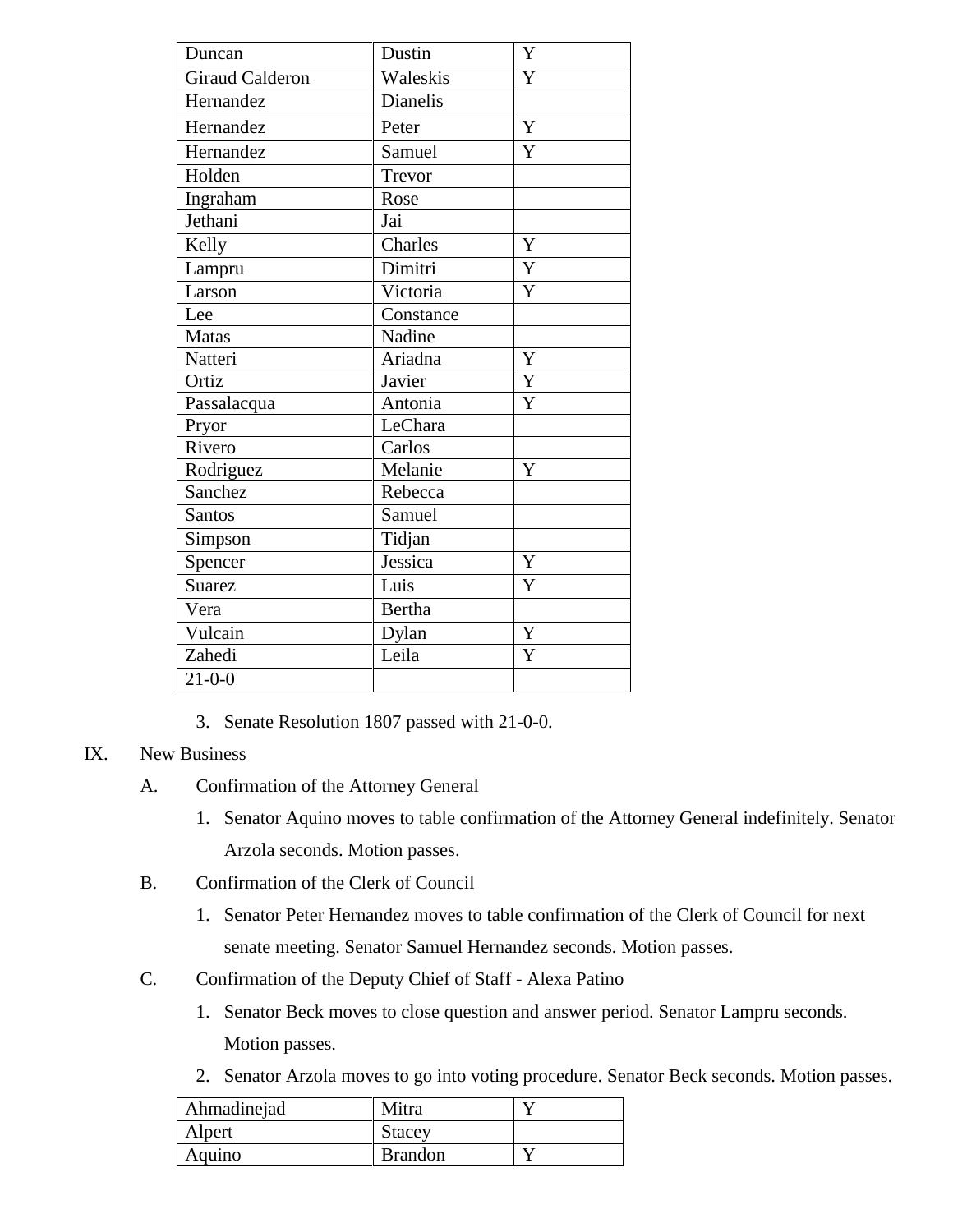| Arzola                 | Alejandro | Y                       |
|------------------------|-----------|-------------------------|
| <b>Batista</b>         | Betsy     | $\overline{Y}$          |
| <b>Beck</b>            | Matthew   | $\overline{Y}$          |
| <b>Beltran</b>         | Daniel    |                         |
| Chatman                | Jordan    | Y                       |
| De Leon                | Danny     |                         |
| Duncan                 | Dustin    | $\overline{Y}$          |
| <b>Giraud Calderon</b> | Waleskis  | Y                       |
| Hernandez              | Dianelis  |                         |
| Hernandez              | Peter     | $\overline{Y}$          |
| Hernandez              | Samuel    | Y                       |
| Holden                 | Trevor    |                         |
| Ingraham               | Rose      |                         |
| Jethani                | Jai       |                         |
| Kelly                  | Charles   | Y                       |
| Lampru                 | Dimitri   | $\overline{Y}$          |
| Larson                 | Victoria  | Y                       |
| Lee                    | Constance |                         |
| Matas                  | Nadine    |                         |
| Natteri                | Ariadna   | Y                       |
| Ortiz                  | Javier    | $\overline{Y}$          |
| Passalacqua            | Antonia   | $\overline{Y}$          |
| Pryor                  | LeChara   |                         |
| Rivero                 | Carlos    |                         |
| Rodriguez              | Melanie   | Y                       |
| Sanchez                | Rebecca   |                         |
| Santos                 | Samuel    |                         |
| Simpson                | Tidjan    |                         |
| Spencer                | Jessica   | Y                       |
| <b>Suarez</b>          | Luis      | $\overline{\mathrm{Y}}$ |
| Vera                   | Bertha    |                         |
| Vulcain                | Dylan     | Y                       |
| Zahedi                 | Leila     | $\overline{\mathsf{Y}}$ |
| $21 - 0 - 0$           |           |                         |

- 3. Confirmed Deputy Chief of Staff Alexa Patino
- D. Confirmation of the Deputy Chief of Staff Jillian Herrera
	- 1. Senator Spencer moves to end question and answer period. Senator Peter Hernandez seconds. Motion passes.
	- 2. Senator Kelly moves to go into voting procedure. Senator Beck seconds. Motion passes.

| Ahmadinejad | Mitra          |  |
|-------------|----------------|--|
| Alpert      | <b>Stacey</b>  |  |
| Aquino      | <b>Brandon</b> |  |
| Arzola      | Alejandro      |  |
| Batista     | <b>Betsy</b>   |  |
| <b>Beck</b> | Matthew        |  |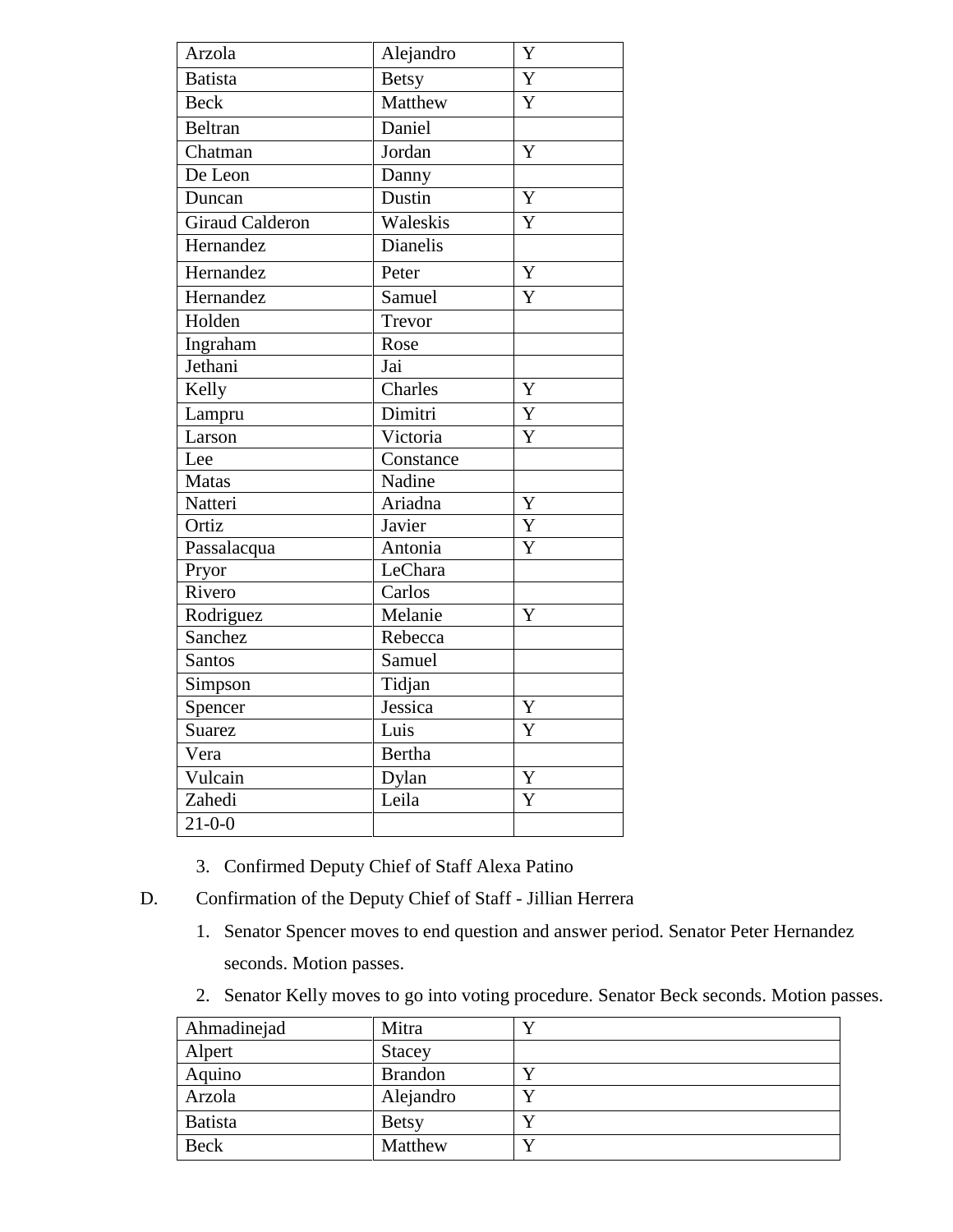| Beltran                | Daniel        |                                                   |
|------------------------|---------------|---------------------------------------------------|
| Chatman                | Jordan        | Y                                                 |
| De Leon                | Danny         |                                                   |
| Duncan                 | Dustin        | Y                                                 |
| <b>Giraud Calderon</b> | Waleskis      | $\overline{Y}$                                    |
| Hernandez              | Dianelis      |                                                   |
| Hernandez              | Peter         | $\overline{Y}$                                    |
| Hernandez              | Samuel        | $\overline{Y}$                                    |
| Holden                 | Trevor        |                                                   |
| Ingraham               | Rose          |                                                   |
| Jethani                | Jai           |                                                   |
| Kelly                  | Charles       | Y                                                 |
| Lampru                 | Dimitri       | $\overline{Y}$                                    |
| Larson                 | Victoria      | $\overline{Y}$                                    |
| Lee                    | Constance     |                                                   |
| <b>Matas</b>           | Nadine        |                                                   |
|                        |               |                                                   |
| Natteri                | Ariadna       | Abstain, was not able to hear the whole<br>speech |
| Ortiz                  | Javier        | $\mathbf Y$                                       |
| Passalacqua            | Antonia       | Y                                                 |
| Pryor                  | LeChara       |                                                   |
| Rivero                 | Carlos        |                                                   |
| Rodriguez              | Melanie       | Y                                                 |
| Sanchez                | Rebecca       |                                                   |
| Santos                 | Samuel        |                                                   |
| Simpson                | Tidjan        |                                                   |
| Spencer                | Jessica       | Y                                                 |
| <b>Suarez</b>          | Luis          | Y                                                 |
| Vera                   | <b>Bertha</b> |                                                   |
| Vulcain                | Dylan         | Y                                                 |
| Zahedi                 | Leila         | $\overline{\text{Y}}$                             |

- 3. Confirmed Deputy Chief of Staff Jillian Herrera
- E. Confirmation of Press Secretary Paulina Maurovish
	- 1. Senator Aquino moves to table the confirmation of Press Secretary for after the confirmation of Secretary for External Relations. Senator Peter Hernandez seconds. Motion passes.
	- 2. Senator Lampru moves to close question and answer period. Senator Samuel Hernandez seconds. Motion passes.
	- 3. Senator Kelly moves to go into voting procedure. Senator Beck seconds. Motion passes.

| Ahmadinejad | Mitra          |  |
|-------------|----------------|--|
| Alpert      | <b>Stacey</b>  |  |
| Aquino      | <b>Brandon</b> |  |
| Arzola      | Alejandro      |  |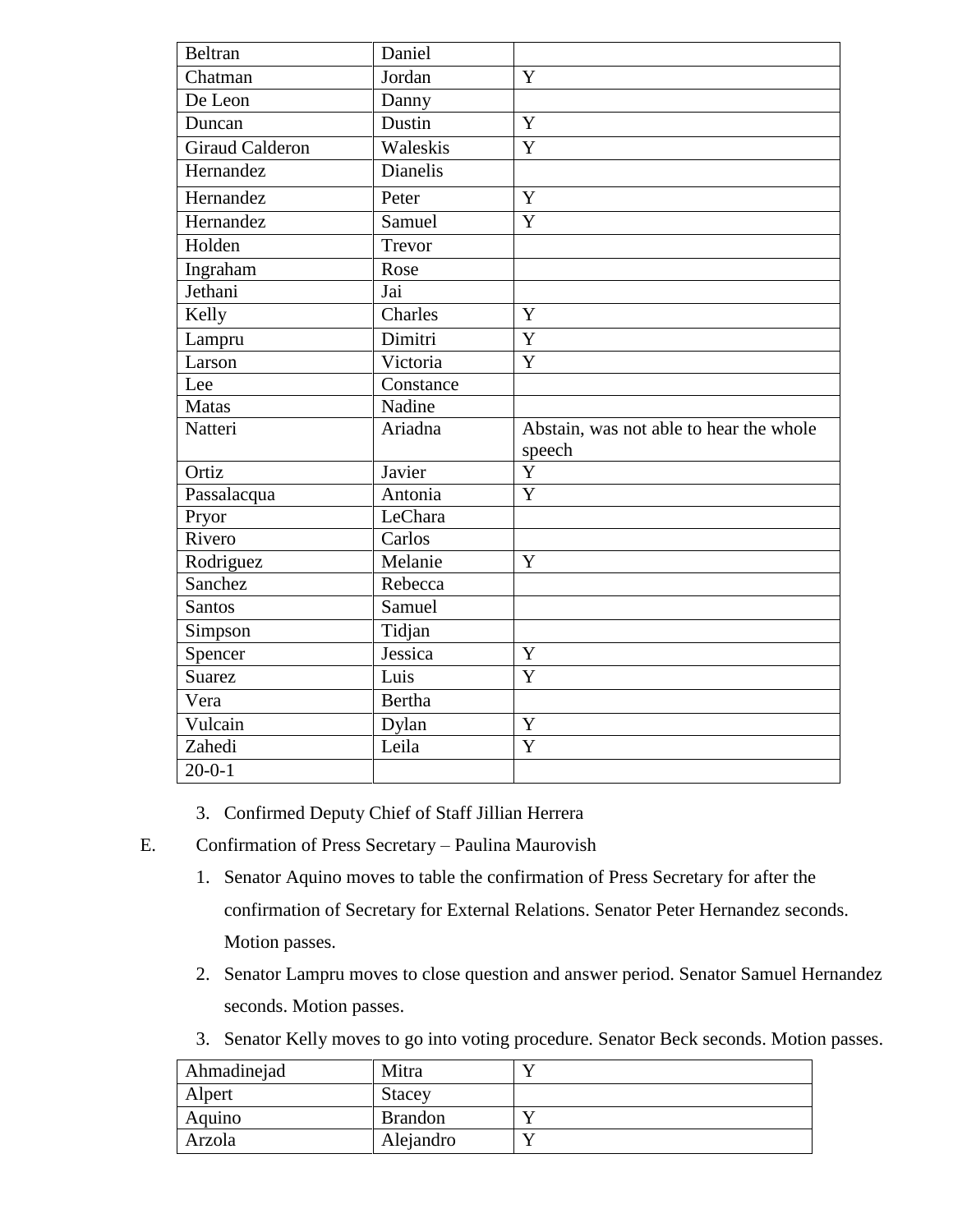| <b>Batista</b>  | <b>Betsy</b>                  | Y                             |
|-----------------|-------------------------------|-------------------------------|
| <b>Beck</b>     | Matthew                       | $\overline{Y}$                |
| <b>Beltran</b>  | Daniel                        |                               |
| Chatman         | Jordan                        | $\overline{Y}$                |
| De Leon         | Danny                         |                               |
| Duncan          | Dustin                        | $\overline{Y}$                |
| Giraud Calderon | Waleskis                      | $\overline{Y}$                |
| Hernandez       | <b>Dianelis</b>               |                               |
| Hernandez       | Peter                         | Y                             |
| Hernandez       | Samuel                        | Y                             |
| Holden          | Trevor                        |                               |
| Ingraham        | Rose                          |                               |
| Jethani         | Jai                           |                               |
| Kelly           | Charles                       | Y                             |
| Lampru          | Dimitri                       | $\overline{Y}$                |
| Larson          | Victoria                      | $\overline{Y}$                |
| Lee             | Constance                     |                               |
| Matas           | Nadine                        |                               |
| Natteri         | Ariadna                       | $\mathbf Y$                   |
| Ortiz           | Javier                        | $\overline{Y}$                |
| Passalacqua     | Antonia                       | $\overline{Y}$                |
| Pryor           | LeChara                       |                               |
| Rivero          | Carlos                        |                               |
| Rodriguez       | Melanie                       | $\mathbf Y$                   |
| Sanchez         | Rebecca                       |                               |
| Santos          | $\overline{\mathbf{S}}$ amuel |                               |
| Simpson         | Tidjan                        |                               |
| Spencer         | Jessica                       | Y                             |
| <b>Suarez</b>   | Luis                          | Abstain, she is my girlfriend |
| Vera            | <b>Bertha</b>                 |                               |
| Vulcain         | Dylan                         | Y                             |
| Zahedi          | Leila                         | $\overline{Y}$                |
| $20 - 0 - 1$    |                               |                               |

- 4. Confirmed Press Secretary Paulina Maurovish
- F. Confirmation of Secretary for External Relations Maria Caballero
	- 1. Senator Kelly moves to end question and answer period. Senator Duncan seconds. Motion passes.
	- 2. Senator Spencer moves to go into voting procedure. Senator Gerard seconds. Motion passes.

| Ahmadinejad    | Mitra          |  |
|----------------|----------------|--|
| Alpert         | <b>Stacey</b>  |  |
| Aquino         | <b>Brandon</b> |  |
| Arzola         | Alejandro      |  |
| <b>Batista</b> | <b>Betsy</b>   |  |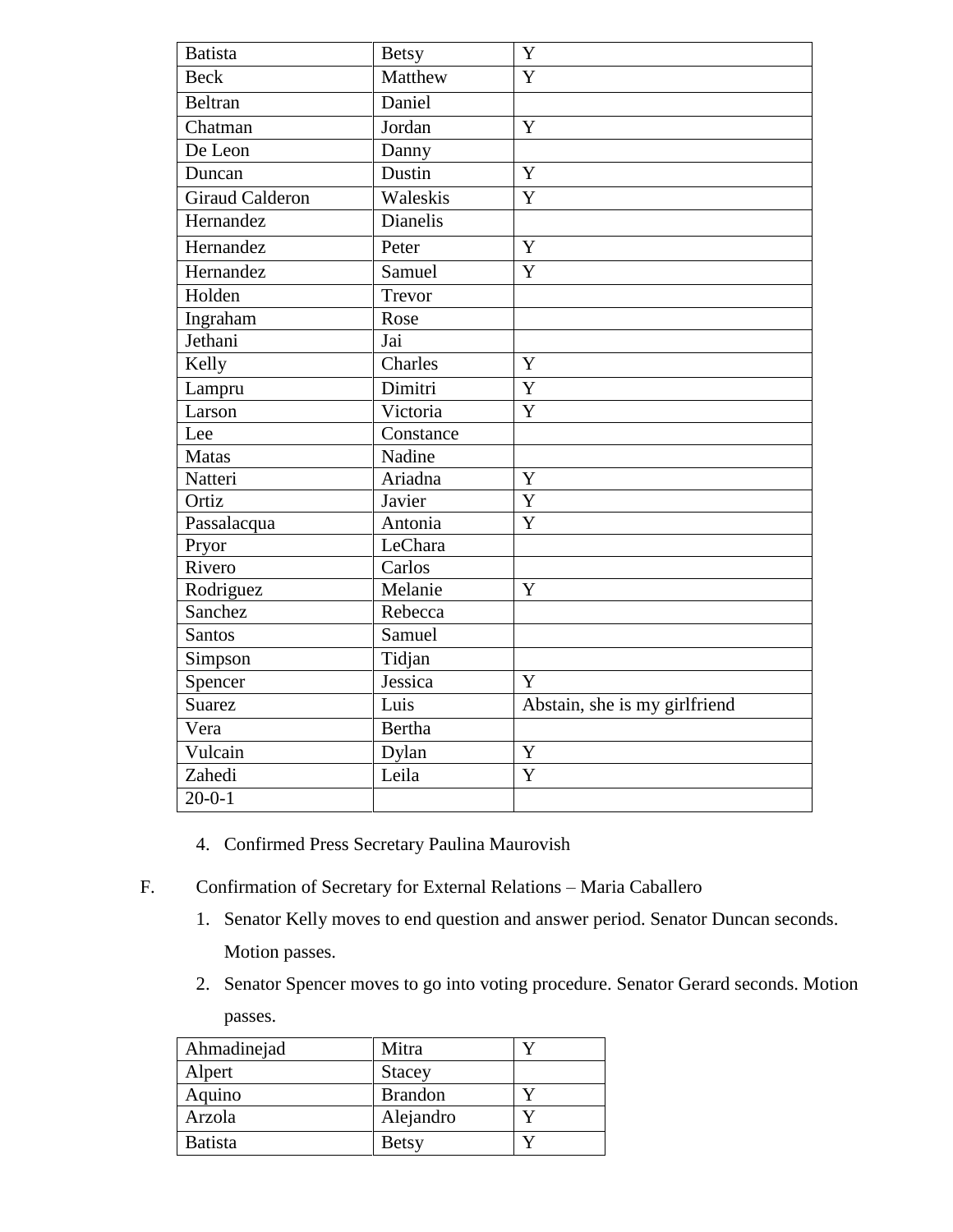| <b>Beck</b>     | Matthew       | Y                       |
|-----------------|---------------|-------------------------|
| Beltran         | Daniel        |                         |
| Chatman         | Jordan        | Y                       |
| De Leon         | Danny         |                         |
| Duncan          | Dustin        | Y                       |
| Giraud Calderon | Waleskis      | Y                       |
| Hernandez       | Dianelis      |                         |
| Hernandez       | Peter         | Y                       |
| Hernandez       | Samuel        | Y                       |
| Holden          | Trevor        |                         |
| Ingraham        | Rose          |                         |
| Jethani         | Jai           |                         |
| Kelly           | Charles       | $\mathbf Y$             |
| Lampru          | Dimitri       | Y                       |
| Larson          | Victoria      | Y                       |
| Lee             | Constance     |                         |
| <b>Matas</b>    | Nadine        |                         |
| Natteri         | Ariadna       | Y                       |
| Ortiz           | Javier        | $\overline{Y}$          |
| Passalacqua     | Antonia       | Y                       |
| Pryor           | LeChara       |                         |
| Rivero          | Carlos        |                         |
| Rodriguez       | Melanie       | Y                       |
| Sanchez         | Rebecca       |                         |
| Santos          | Samuel        |                         |
| Simpson         | Tidjan        |                         |
| Spencer         | Jessica       | Y                       |
| <b>Suarez</b>   | Luis          | Y                       |
| Vera            | <b>Bertha</b> |                         |
| Vulcain         | Dylan         | $\overline{\mathrm{Y}}$ |
| Zahedi          | Leila         | Y                       |
| $21 - 0 - 0$    |               |                         |

3. Confirmed Secretary for External Relations Maria Caballero

# X. Committee Reports

- A. Finance Committee
	- 1. We have an official form we will sent out through Orgsync sometime next week.
- B. Rules, Legislation & Judiciary Committee
	- 1. Meetings will be at 5pm on Thursdays
- C. Operational Review Committee
	- 1. No report
- D. Student Advocacy Committee
	- 1. First meeting after Senate
- E. Internal Affairs Committee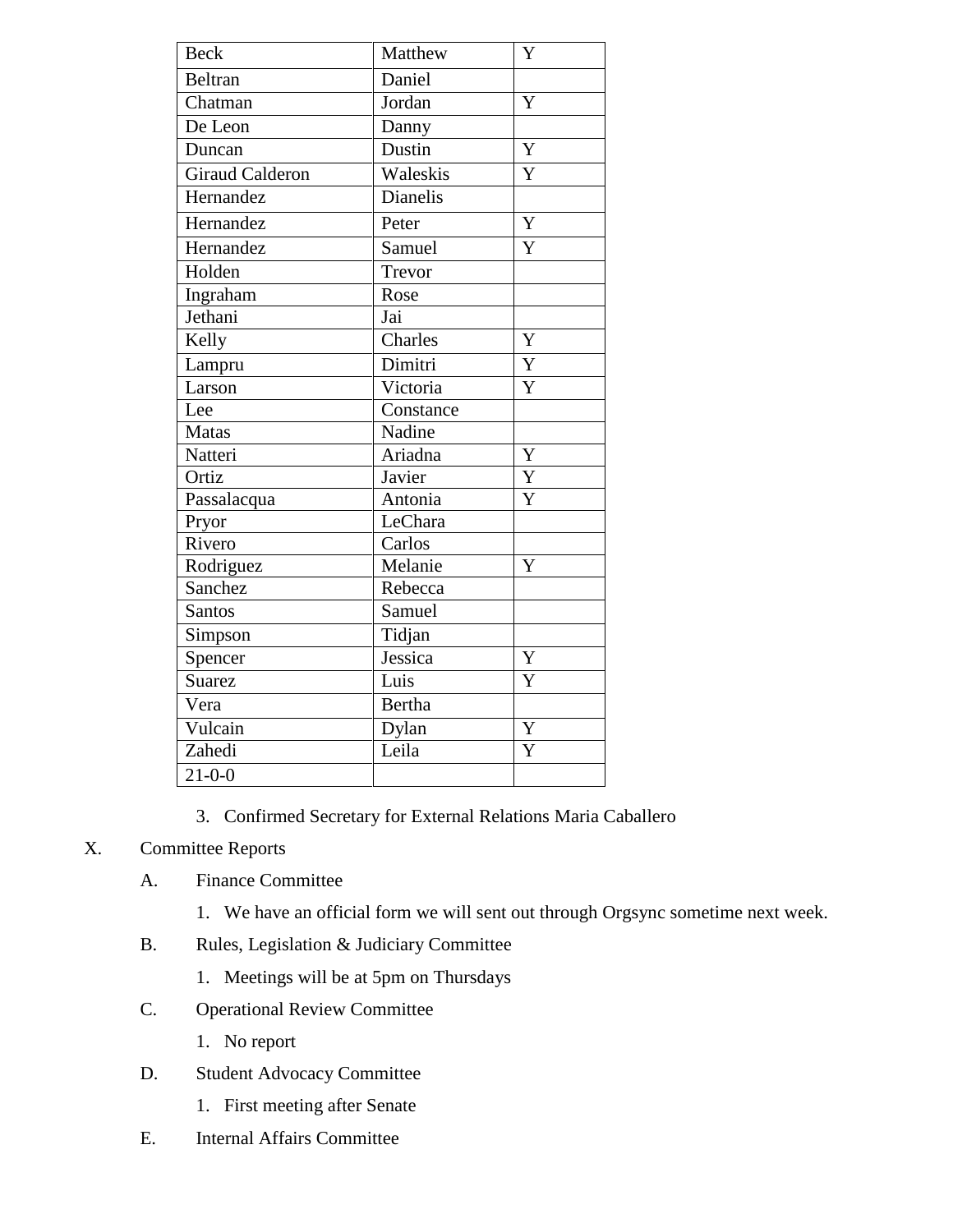- 1. First meeting after Senate
- F. Graduate and Professional Student Committee
	- 1. Elected our Vice Chair
- XI. Executive Board Reports
	- A. Speaker of the Senate
		- 1. If you have any questions, please email [sgaspeaker@fiu.edu](mailto:sgaspeaker@fiu.edu)
		- 2. SGA Retreat
			- i.  $22-23^{rd}$  of June, first day will be at MMC and second day will be at BBC. Transportation and meals are provided; it is highly encouraged to go.
	- B. Speaker Pro Tempore of the Senate
		- 1. If you have any questions, please email [sgaprotemp@fiu.edu](mailto:sgaprotemp@fiu.edu)
		- 2. Please let me and Antonia know of any SGA or Senate related topics you want to learn about at the retreat. We want you to be ready for fall.
		- 3. If you need help with any bills, we are here to help you do the brainstorming, research, outreach, and writing. Let us know!
	- C. President
		- 1. Upgrading the Panther Lounge to create a Think Space and Social Innovation Space.
		- 2. Working on It's On Us for Sexual Assault campaign.
		- 3. Student Emergency Aid
		- 4. New Bill to update how the Clerk of Council Works
		- 5. BOT Update
			- i. Possible discussion of renaming the campus
			- ii. Rosenberg contract was approved and extended for 1 year
		- 6. If you have any questions, please email sgapres@fiu.edu
	- D. Vice President
		- 1. We are going to be hosting different elected officials on campus
		- 2. Talked with the President of FAU for a joint mixture to get to know their senate.
		- 3. If you have any questions please email  $\frac{\text{sgayp@fiu.edu}}{\text{sgayp@fiu.edu}}$
	- E. Comptroller
		- 1. Chess club- approved their flight to San Francisco
		- 2. If you have any questions, please email sgacomp@fiu.edu
	- F. Chief Justice
		- 1. If you have any questions, please email  $sgajud@fiu.edu$
- XII. Advisor Report
	- A. If you have any questions please email [jscottii@fiu.edu](mailto:jscottii@fiu.edu)